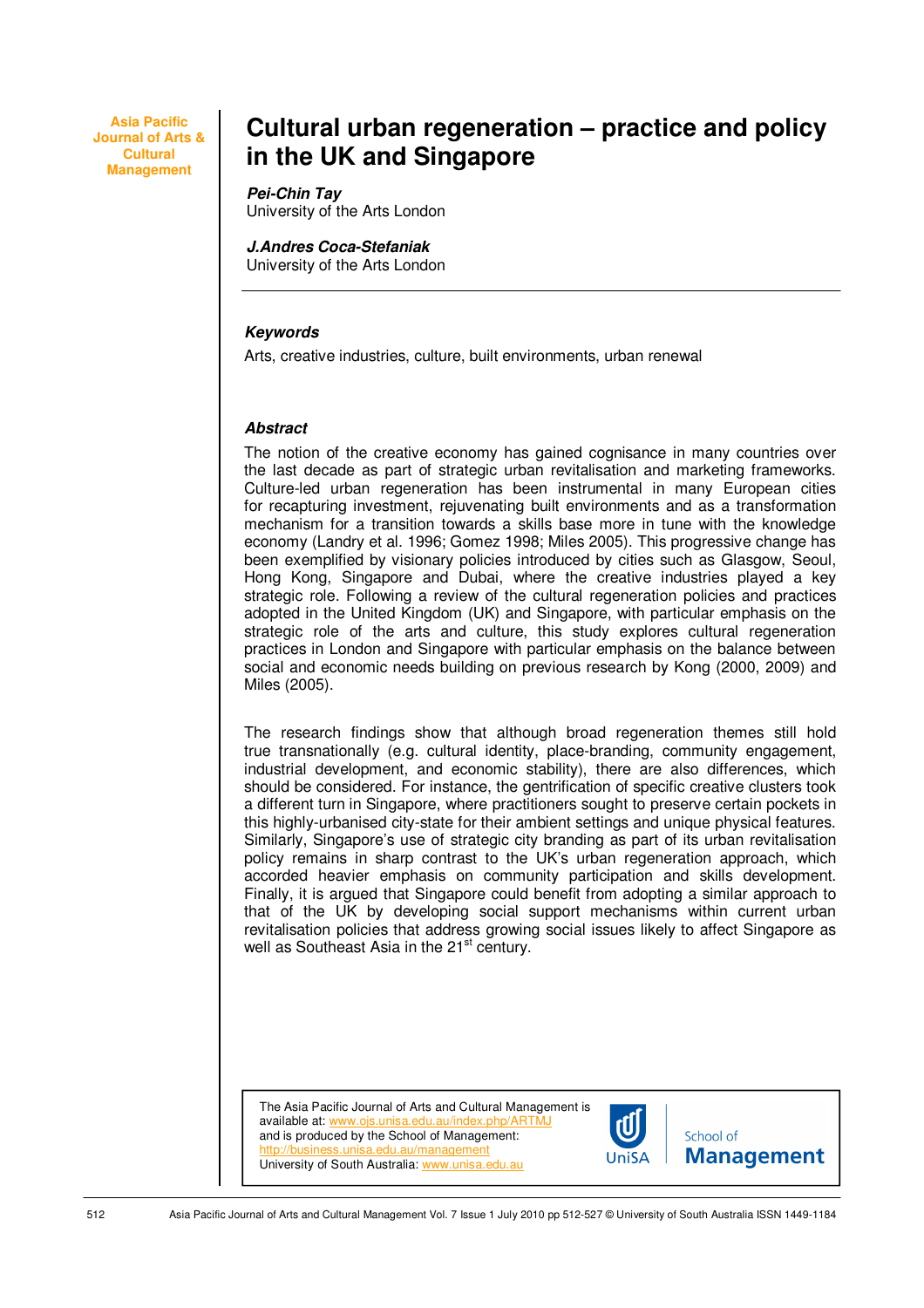# **Biographies**

# **Pei-Chin Tay**

In her current role, develops and supports the creative enterprise framework across the University of the Arts London. Her experience ranges from creative industries development strategy, public-private partnership engagement to project management. Her interests include developing sustainable creative businesses and networks, and encouraging innovative practices in both public and private sectors.

# **J. Andres Coca-Stefaniak**

Senior Lecturer at the University of the Arts London and editor-in-chief of the Journal of Town & City Management. He is currently leading a transnational research project (funded by the European Commission) investigating the effectiveness of culture-led events in the revitalisation of urban spaces and communities.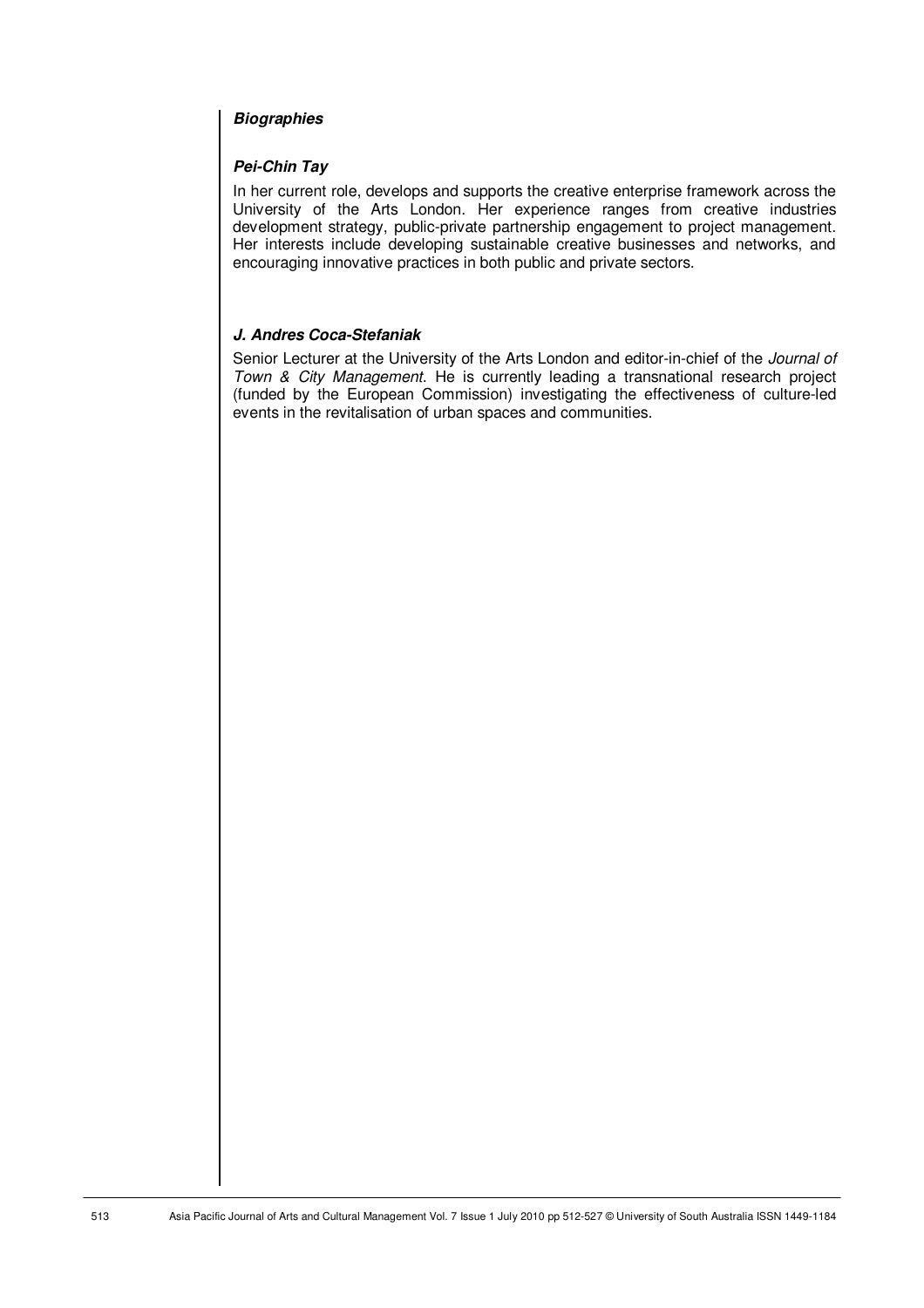#### **Introduction**

#### **The creative economy**

As nations embark on a socioeconomic transition from more traditional forms of industry to the knowledge economy, the task of understanding the creative and cultural industries has become increasingly important, especially for policy-makers and key stakeholders in the arts and cultural sectors. Although the notion of a creative sector of the economy has been a contested one over the last two decades, the creative industries have been defined in the UK as 'those industries which have their origin in individual creativity, skill and talent and which have a potential for wealth and job creation through the generation and exploitation of intellectual property' (DCMS 1998).

Gaining currency and resonance, many cities worldwide, such as Glasgow, Seoul, Hong Kong, Shanghai and Dubai, have similarly paid more attention in understanding and crafting strategies for the development of the creative industries. Similarly, Singapore has also increased investment to support the creative industries.

#### **The role of the creative arts and culture in regeneration**

Since the post-industrial period of the 1970s, creative and cultural activities have been used as strategic catalysts across cities seeking inward investment, a revitalisation of their built environment, and a transfer of skills from industrial heartlands to spur wider development regionally and nationally. This phenomenon was partly in response to declining traditional industries such as manufacturing, shipping and mining in European cities like Bilbao and Barcelona (Spain), Glasgow (UK) or Lodz (Poland) with a rich industrial heritage (Landry et al. 1996; Gomez 1998; Miles 2005; Coca-Stefaniak, Radominski & Ryczek 2009a).

The notion of culture-led urban regeneration has been discussed from a variety of standpoints, including cultural consumption (Zukin 1995), cultural and urban planning (Bianchini 1991; Bianchini, Greenhalgh & Landry 1991; Landry et al. 1996; Evans & Foord 2008), culture and economic development (Hall 2000; Throsby 2001; Potts & Cunningham 2008), as well as sustainable regeneration (Gomez 1998; Evans 2005; Lythgoe 2008). Although there have been several attempts to develop frameworks for various types of projects and activities linked to urban regeneration, two of the most widely cited ones include Shaw's (1999) and Evans' (2005), which broadly categorise the impact of regeneration activity into social, economic and environmental/physical.

# **Evolution of the role of arts and culture in the UK and Singapore**

In this review of the evolution of the role of the arts and culture in regeneration, it is important to first understand and contrast the differing roles of culture in the UK and Singapore, as well as how the thinking behind cultural policies evolved over time to shape practice in the field. In the UK, spending in regeneration contributed towards the cultural sector, especially in the 1990s, when cultural development began to be accepted as an element of urban regeneration programmes (Symon & Williams 2001). Specifically, the Single Regeneration Budget (SRB), which was one of the main funds from the central government for urban regeneration across England, contributed to the cultural sector, alongside other sectors like housing and physical infrastructure. The cultural sector also benefited from funding by other organisations such as English Partnerships, English Heritage and the Groundwork Trust (Symon & Williams 2001). On the other hand, Singapore opted for a more centralised funding system for the arts and culture, by relying on a single body – the Ministry of Information, Communications and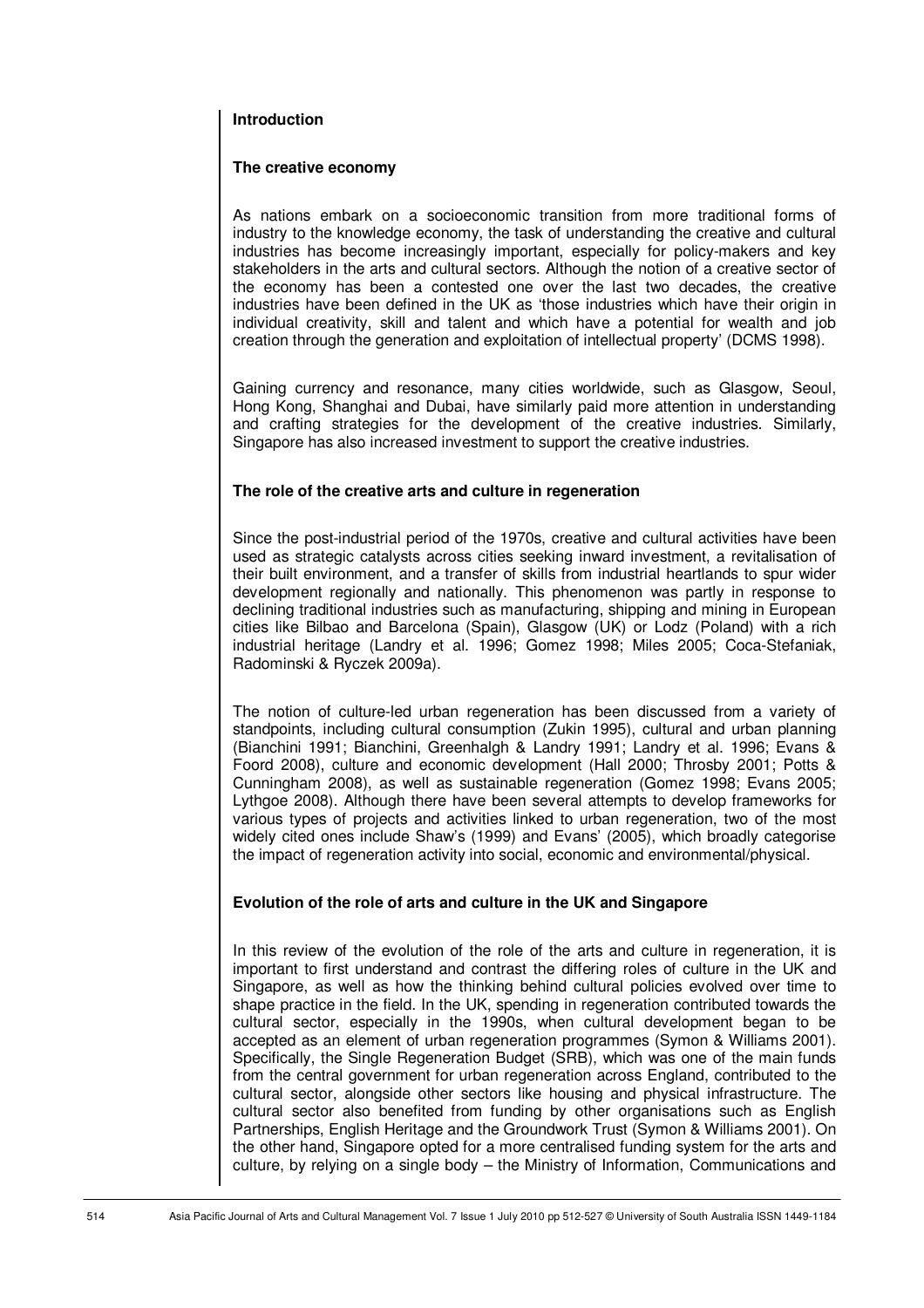the Arts (MICA). Parallel to this, urban development agencies like the Urban Redevelopment Agency (URA) accorded much lesser emphasis on culture per se. It is

 partly as a result of this that this study considers cultural regeneration primarily through the evolution of the role of arts and cultural policies from the 1950s onwards (see Figure 1), and the part it plays in regenerating the economy at local and national levels.



Figure 1. Progress of the role of arts and culture in the UK and Singapore (adapted from Bianchini, Greenhalgh & Landry, 1991; Bassett, 1993; Kong, 2000; Bereson, 2003; Yue, 2006)

#### **From socio-cultural objectives to the rise and dominance of economic approaches**

Historically, arts and culture policies have not been linked directly to economic development strategies in urban areas. In the UK, from the 1950s to mid-1980s, culture was perceived as a vehicle for social integration (Bianchini, Greenhalgh & Landry, 1991; Bassett 1993). However, culture began to be progressively perceived as an important element in other sectors such as tourism, services and advertising, especially from the late 1980s. The rise of the 'cultural industries' notion (Hesmondhalgh 2002) further accentuated the importance of popular commercial creative forms, such as publishing, film and media, as drivers for economic, social and cultural change.

The evolution of the role of arts and culture in the UK over this period somewhat mirrored that in Singapore – a young city-state which had gained independence in 1965. In line with this, bolstering community bonding and facilitating nation-building activities became key strategic priority areas. As a result of this, culture was largely influenced by a socio-political agenda. However, with the advent of the 1980s and 1990s, cultural agendas started to intersect with economic imperatives in Singapore and the first cultural economic policy emerged as a result of the financial recession in the mid-1980s. The promotion of Singapore as a vibrant hub in Southeast Asia and as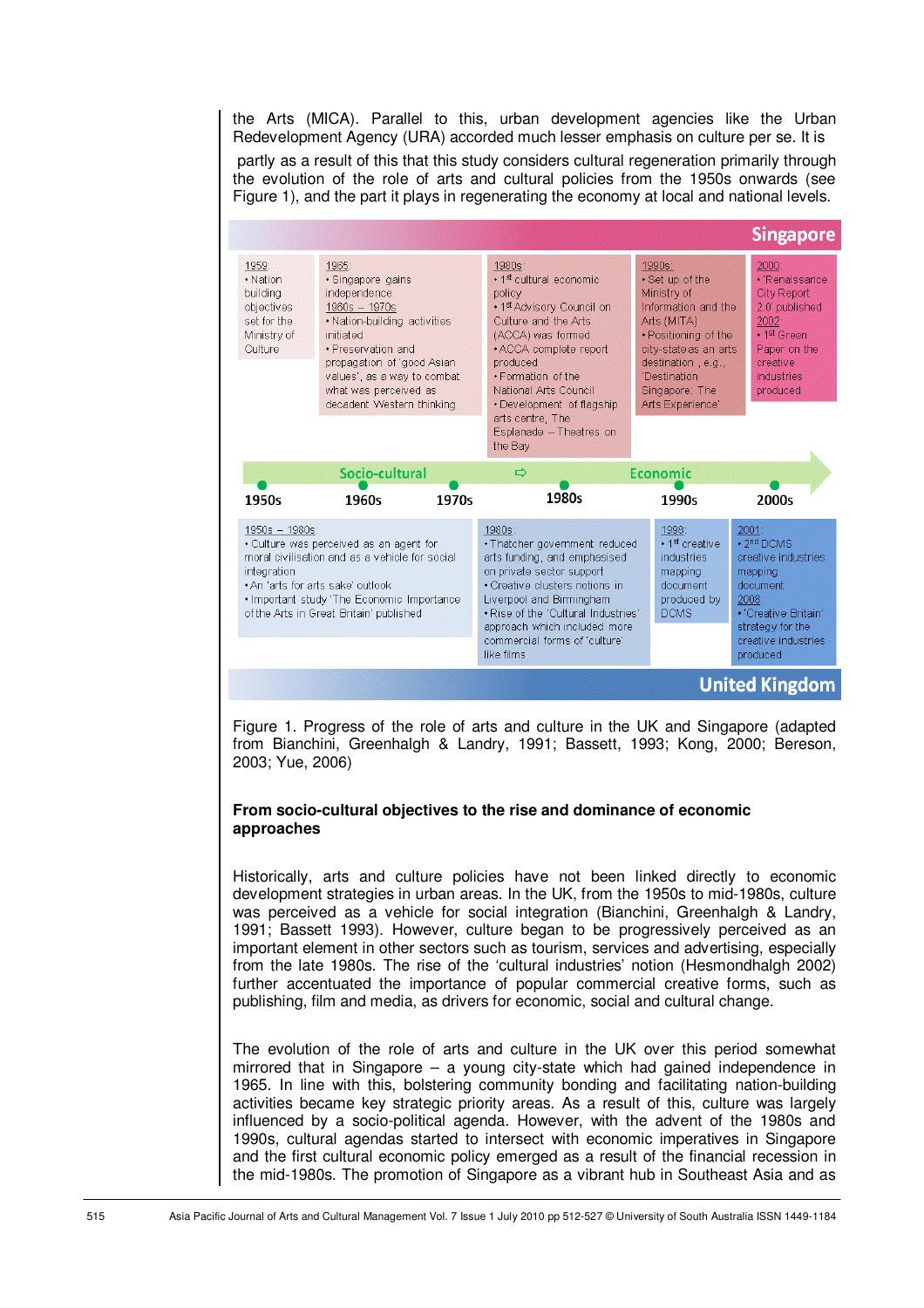a magnet for talent, higher-level tourism and inward investment was first resonated through the Economic Development Board (EDB)'s pursuit of well-known foreign performing arts companies to establish their Asian headquarters in Singapore in the 1990s. During that period, many popular foreign musicals, such as Les Misérables, Cats, or Aïda, also performed in Singapore. The city-state's plans to become the 'theatre hub in Southeast Asia' (STPB & MITA 1995, p. v) through the import of cultural content and investment in cultural facilities could be interpreted partly as a deliberate strategic diversification move away from homogenising globalisation trends at the time.

Much of the effort invested in revitalising Singapore's economy and its socio-cultural scenes has become apparent in the nation's recent public and private sector investments in arts and cultural infrastructure (e.g., National Museum of Singapore, National Art Gallery, School of the Arts), the hosting of prominent events (e.g., Formula One Grand Prix, First Youth Olympic Games, World Bank & International Monetary Fund Board of Governor's meeting, Singapore Biennale), the use of 'starchitects' in private property development (e.g., CapitaLand residential project by Zaha Hadid) and the creation of the Arts and Heritage district which all converge towards the 'pragmatics of creativity' (Lee 2007 p. 53). However, unlike in the UK, these have not been articulated deliberately within the context of regeneration, choosing instead a more integrated approach to policy-making.

Although the development and evolution of the role of the arts and culture in Singapore's approach to urban regeneration would appear to be almost parallel to that of the UK, it should be noted that its impetus could be vastly different. In contrast to Singapore, the UK retained a stronger focus on tackling complex social issues through urban regeneration projects. This study aims to examine these points of divergence trans-nationally in more detail through an in-depth comparative analysis of the role of culture in regeneration in the UK and Singapore by focusing on three key stakeholder groups – businesses, local authorities and cultural organisations. In order to do this, a brief overview is provided first of different models of cultural regeneration using Evans's (2005) framework of regeneration – namely that of 'Culture-led Regeneration', 'Cultural Regeneration', and 'Culture and Regeneration'.

# **Models of cultural regeneration**

#### **Culture-led regeneration**

Flagship construction projects, such as Tate Modern in London and The Baltic in Newcastle-Gateshead, as well as mega events such as The Olympics, European City of Culture (ECoC) and the Edinburgh Festival, have been examined in-depth by scholars in the field of culture-led regeneration (Booth & Boyle 1993; Evans 2003; Miles 2005; Garcia 2005). Whilst one might expect such city centre-based 'prestige' projects to attract large volumes of investment, publicity and visitors, it has been difficult to determine if they have necessarily translated into a positive impact on the local communities that often play hosts to these events (Bianchini 1990; Bassett 1993; Evans 2001; Evans 2005, Jiwa et al. 2009). An extensive study on the impact of Liverpool as the ECoC 2008 suggested that, whilst there has been evidence of positive cultural, city improvement, community and commerce impact and outcomes in the short-term (one year on) (Garcia, Melville & Cox 2009), a subsequent longitudinal research study carried out (Meville et al. 2010) revealed the scale of scepticism among local stakeholders with regards to the event's actual impact on their neighbourhoods. Other research studies have advocated the importance of the creative industries from an economic standpoint (Throsby 2001; Yusuf & Nabeshima 2003; UNCTAD 2004; Barrowclough & Kozul-Wright 2008; Potts & Cunningham 2008) and emphasised the new opportunities that these industries often create for developing countries to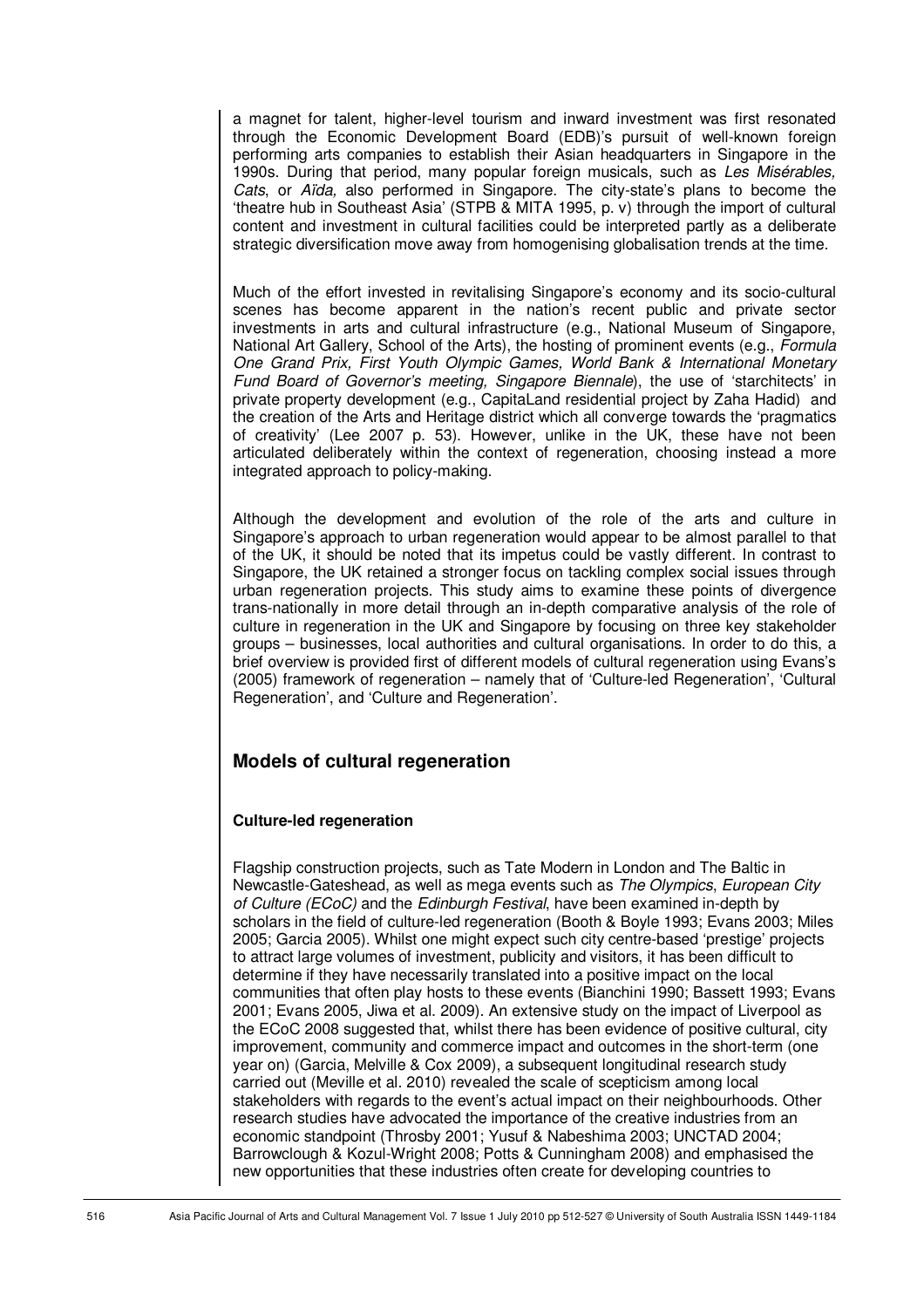generate higher value-added services and create employment. However, these studies have often neglected to consider other crucial 'softer' elements, such as social inclusion and community empowerment. Similarly, little in-depth analysis had been provided on the quality and sustainability of jobs created by these initiatives. In fact, Bassett (1993) and Zukin (1995) have argued that a considerable proportion of jobs created have been been low-paid with poor career mobility prospects. Similarly, Bianchini (1990) criticised prestige arts-led models as zero-sum games whereby competition, instead of employment has been created amongst the various sectors with a consumerist approach towards cultural tourism. Drawing on experiences from cities in the USA and in Western Europe, Bianchini and Parkinson (1993) asserted that cultural policy-led regeneration strategies may entail few benefits to disadvantaged social groups. Unfortunately, there have not been many longitudinal studies in this field, and thus meaningful comparisons cannot be drawn from the literature.

#### **Culture and regeneration**

In contrast with culture-led regeneration projects, which took centre stage in the urban regeneration arena in Britain from the mid-1980s, more recent studies (Landry et al. 1996; DCMS 2003; ACE 2007) have placed a stronger social emphasis on the role of arts and culture in terms of their impact on individuals and communities. Landry et al. (1996) argued that, compared to high-cost capital cultural projects, participatory arts projects often offered much higher levels of flexibility and adaptability to local needs with lower costs as residents and communities became the principal target of interventions. From a social perspective, the arts and culture have been recognised to generate a positive impact through direct participation, increasing levels of confidence, creativity, transferable skills, social commitment and social cohesion leading overall to more vibrant communities (Matarasso 1997; Shaw 1999; DCMS 2003; ACE 2007). Contrasting this 'softer' aspect with 'harder' (physical-led) interventions, culture and the arts have often been recognised as much-needed *software* to complement the hardware provided by physical regeneration projects.

#### **State investment and tourism**

In an evaluation study of the Tate Modern as a regeneration initiative in South London, Evans (2001) questioned the project's success in terms of visitor numbers, or whether it resulted instead in a cannibalisation of audiences, especially with reference to the Tate Britain, which had yet to experience success at similar levels. This critique echoed Bianchini's (1990) earlier reflections on prestige culture-led developments as a zerosum game that often leads to the gentrification of very specific areas in detriment of local communities. Unwittingly, 'culture becomes implicated in reproducing inequalities as opposed to automatically revitalising the public sphere' (Kong 2009 p. 3).

In a similar vein, Singapore's flagship arts centre, The Esplanade, met with strong reservation among local stakeholders in the early stages of its development. This was particularly evident among local practitioners who questioned the project's relevance to supporting local experimental art forms, highlighted in studies by Chang (2000), Kong (2000) and Wee (2003). Two of its main features, a 2,000-seat theatre and a 1,800-seat concert hall, appeared to target large-scale international events (e.g. musicals, orchestras, concerts) and regional tourists, to the detriment of local productions, which tend to attract smaller audiences. On a wider context, Kong's analysis of state policies and research with key informants in Singapore, highlighted the 'primacy of the state's economic agenda which was at odds with the views and intents of arts practitioners' (Kong 2000, p. 23). Yet, despite the considerable debate, Kong's (2009) revisit to this flagship arts centre eight years after it had opened its doors, concluded that it had made tremendous efforts to encourage community participation and social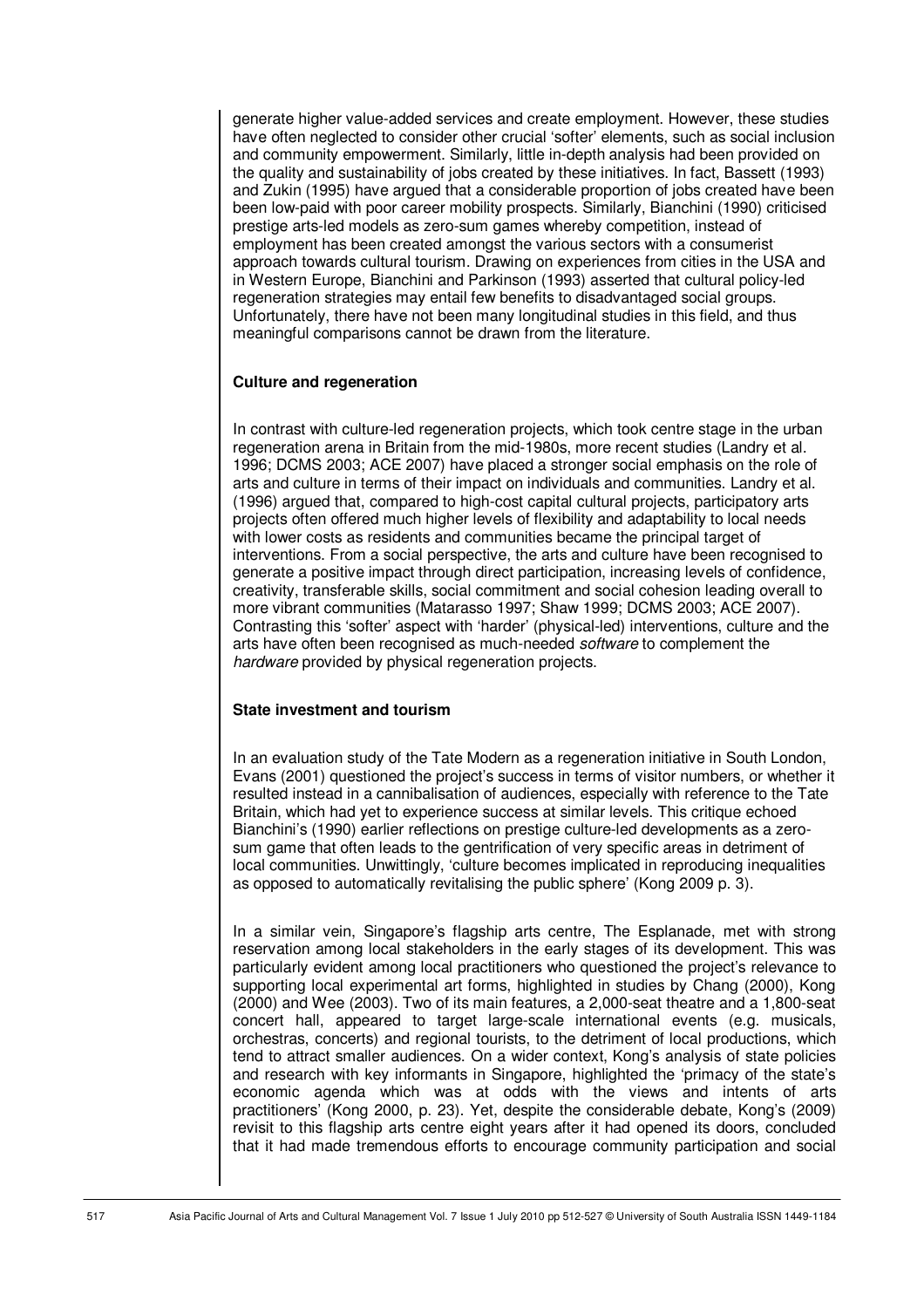integration, which 'augurs well for social sustainability even though the arts may be incidental to these activities' (Kong 2009, p. 20).

#### **Cultural quarters and gentrification**

In London, a 'gentrification' phenomenon has been observed and it is sometimes referred to as 'the Hoxton effect' (Evans & Shaw 2004). Hoxton used to be an area commonly associated with crime and antisocial behaviour. However, due largely to affordable rent levels, various creative practitioners found a home in this area leading to a progressive improvement in its potential and appeal to more affluent socioeconomic groups, which eventually led to its 'regeneration'. Today, Hoxton is a sought-after residential area with a wide offer of attractive bars, cafes and galleries. Ironically, due to the resulting increase in property prices, artists who had acted effectively as the catalysers in this regeneration process have had little option but to move on, often seeking other disused spaces instead. In parallel to this phenomenon, Singapore's conservation master plan in 1986 (Kwok & Low 2002) brought about a similar gentrification effect to its cultural districts. Today, it is possible to discern almost immediately a neatly-segregated urban landscape across Singapore with different pockets of the city designated for different purposes, which vary from commercial, to residential, heritage or industrial. From an urban planning perspective, arts and culture have not been woven effectively into the daily fabric of life. Instead, they prevail only in selected parts of the city-state, which include the widespread use of public art in Singapore's financial district or the Arts and Heritage district in the city centre, where key museums, galleries and art institutions are located. In fact, Singapore's Arts and Heritage district most closely illustrates Zukin's (1995) assertion that culture can be used as a means of controlling cities through the consumption of images.

#### **Contrasting the approaches of Singapore and the UK**

Singapore has enjoyed historically a geographical advantage by means of its location at a crossroads of trade and communications, which has been branded a 'gateway to Asia'. Its 'renaissance' effectively commenced in the boom decade of the 1990s, as the government strove to shed the nation's stoic and over-regulated image in order to attract inward investment and global talent. In the early 1990s, the notion of an 'East Asian renaissance' was propagated by Minister Yeo, evincing Singapore's ambition to become East Asia's first-mover in the cultural scene, harnessing the potential of the arts to stay competitive (Bereson 2003). The nation state's push for the arts (and sport) was often driven by city branding agendas, in order to establish itself as a regional creative hub. In fact, one of Singapore's main targets for 2012 was to 'establish a reputation for Singapore as a New Asia Creative Hub' (CIWG, 2002). Well-known local playwright, Haresh Sharma, was quoted in Time magazine saying that 'the [Singapore] government may not be more liberal ... but it sees the positive effects of being seen to liberalize' (McCarthy & Ellis 1999).

In contrast to this, the UK's approach to cultural regeneration stemmed more from the need to tackle complex social issues, especially in the post-industrial period, when major traditional industries entered a stage of decline. In this respect, although physical redevelopment and economic development prevailed in the 1980s, the emphasis of urban regeneration initiatives (e.g. City Challenge, SRB, English Partnerships) turned to collaboration, partnership and community involvement in the 1990s (Symon & Williams 2001). In terms of policy-making, there was also greater evidence of public consultation practices in the UK than in Singapore.

In summary, it is relatively evident that, as in the case of place management schemes (Coca-Stefaniak et al. 2009b), regeneration strategies need to maintain a firm understanding of the needs of places and communities, and forge an integrated and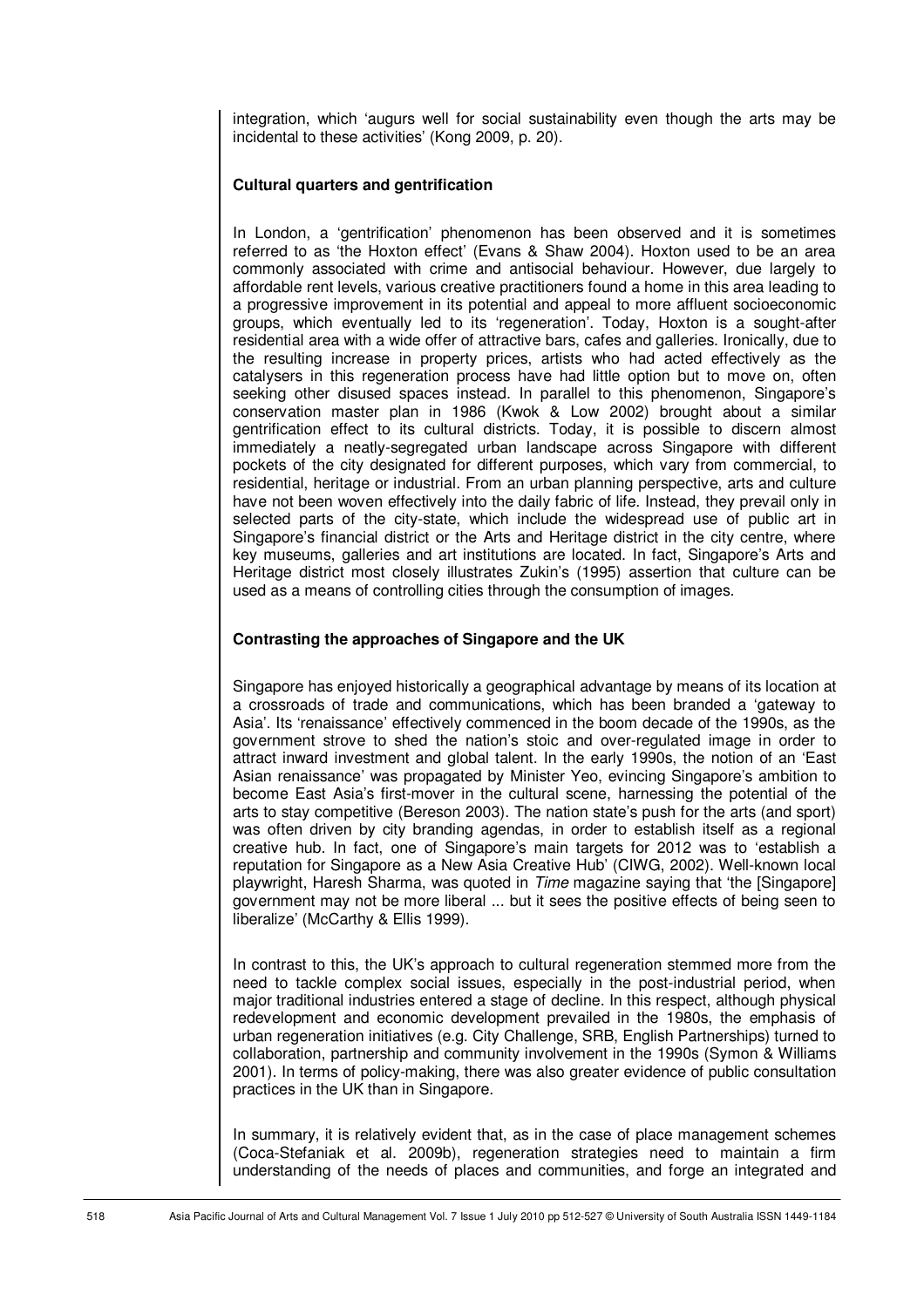networked approach in terms of policy-making in order to improve their chances of success. In a holistic and integrated manner, arts and culture needs can and should be coupled with economic, trade, education, access and social policies to bring about greater leverage as well as more effective and sustained development in the target area/community.

# **Research design**

This study has adopted a qualitative research approach in line with a research tradition in this field that used strategies of enquiry which included ethnography (Kong 2000), discourse analysis (Bereson 2003) and content analysis (Wee 2003). However, there have been few comparative studies undertaken and existing ones have often involved vastly differing methodologies, such as longitudinal studies (LDA 2004), quantitative (Gomez 1998), and qualitative (Wu 2005) research.

As this study focuses specifically on the perspectives of practitioners in the creative and cultural industries, the strategy of enquiry adopted has been an ethnographic one in line with similar previous research by Kong (2009) and Miles (2005). The study involved fieldwork in the UK and Singapore with semi-structured interviews and observation, which sought to conceptualise practice in regeneration and contrast it with existing theory in this field. The field research aimed to address a number of objectives of enquiry, namely:

- a understanding the overarching approach and perception towards cultural regeneration, with special attention towards balancing socioeconomic objectives;
- b discussing/assessing how likely the approaches can/have holistically fulfil (ed) the needs of the community; and
- c finding out the main challenges facing regeneration efforts and how they can be/have been addressed.

In order to achieve a holistic perspective on the issue, two groups of interviewees were selected – public sector organisations and publicly-funded agencies in charge of regeneration; and practitioners in the creative and cultural industries (artists, entrepreneurs, arts managers, etc.). Using purposive sampling, the sample group of interviewees was chosen primarily through an analysis of their professional profiles. The analysis followed an inductive process, with the researcher generating meaning from the data collected in the field. Using a bottom-up approach, all the interviews were sieved through and coded using open coding followed by axial coding (Gibbs 2007 p. 50).

#### **Research findings**

A total of thirteen interviews  $(N=13)$  were carried out in London (n=5) and Singapore (n=7), with a total of 51,175 words transcribed. Interviewees spoke about their approaches and experience with regards to their creative practice. Some interviewees directly involved in cultural regeneration voluntarily shared their strategies as documentary evidence to supplement their interview answers. The interviews mainly revolved around the interviewees' experiences and perceptions on the use of culture as a key strategic element for urban regeneration interventions, as well as challenges encountered in practice or yet to be confronted in impending projects. By and large, although interviewees in London and Singapore shared similar broad views on the broad themes, which emerged from the analysis of interview transcripts, important divergences soon appeared with regards to perceptions and project priorities.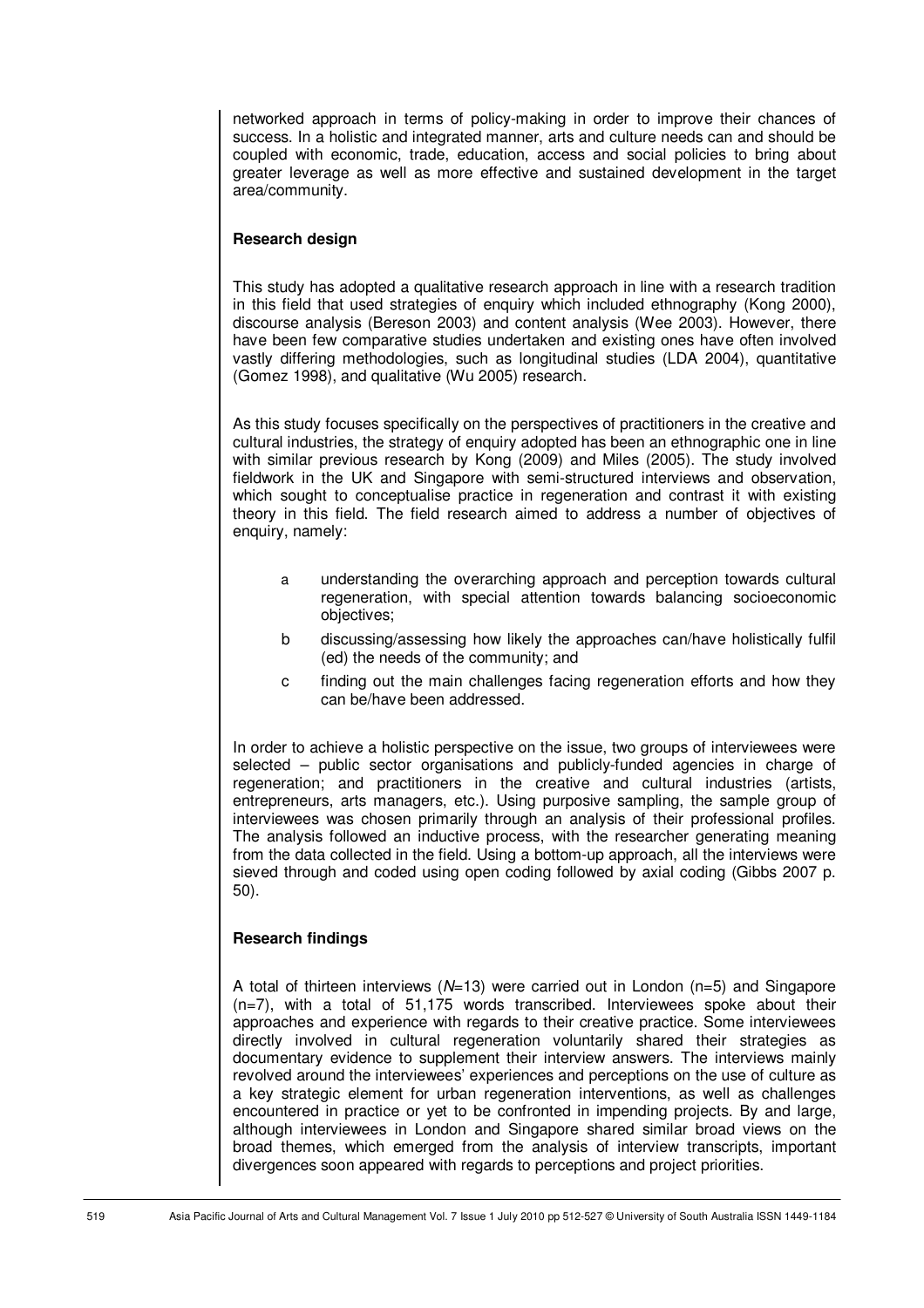# **Cultural identity and place branding**

Strong cultural content was cited as important  $(n=5)$  in regeneration projects by both groups of respondents. Yet, social issues such as crime reduction and community cohesion became more apparent in interview data gathered in London with responses that identified artistic activities (e.g., music events, public art) and good urban design as key tools to improve the perception of safety of a place  $(n=3)$ . Contrastingly, in Singapore, there appeared to be a greater attention on creating identity and a cultural brand (n=2), building better arts education, and developing more robust, critical arts discourse (n=2), in order to improve the overall creative ecosystem. There was a clear concern from the Singaporean interviewees regarding the consumerist approach by developers and changes in cultural consumption of the society (n=4). Closely-related to this was the issue of gentrification  $(n=4)$ , which the London-based respondents saw as inevitable, and saw opportunities to address, through the ownership of property leases as well as closer cooperation with local authorities.

# **Engagement and networks**

The notion of engaging stakeholders and creating meaningful partnerships emerged from interview transcripts as an instrumental approach towards a successful cultural regeneration strategy, as it was very much about the process of getting people involved and generating mindshare and ownership of the people (n=7), attaining greater leverage through the partnership approach  $(n=6)$  and creating empowerment  $(n=4)$ . The interviewees also expressed process-based concerns, such as having more robust mechanisms for public consultation (n=7) with a greater critique on existing public consultation mechanisms evident among Singapore-based interviewees. The interviewees also mentioned the importance of attracting project partners with the right mindset and understanding in order to remain collaborative (n=5).

#### **Industry development and economic stability**

This final theme revolved around industry development, from both perspectives of generating jobs and GDP in the creative industries  $(n=6)$ , as well as using the creative industries for strategic development in other sectors such as tourism and property development (n=3). The importance of industry development and challenges in developing a more holistic mechanism for assessing tangible and intangible key performance indicators struck a chord in the two groups. There was a shared sentiment amongst the London and Singapore interviewees that the measurement of achievements has often been inclined towards that of economic and direct tangible results, and that one 'tended to be funded by outputs rather than outcomes' (interviewee).

The Singapore respondents identified economic and political stability as paramount, and there was a concern about the sustainability of the cultural strategies, especially during an economic downturn. However, the issue of sustainability was expressed in a different vein, as one interviewee cautioned about cultural regeneration as being a victim to political fashion, citing ex-Mayor, Ken Livingstone's ideals and legacy of the creative industries agenda.

Overall, although the central ideologies of cultural regeneration may be similar in London and Singapore, the approaches and concerns may take diverging paths, largely due to the differing socio-economic environments (Figure 2).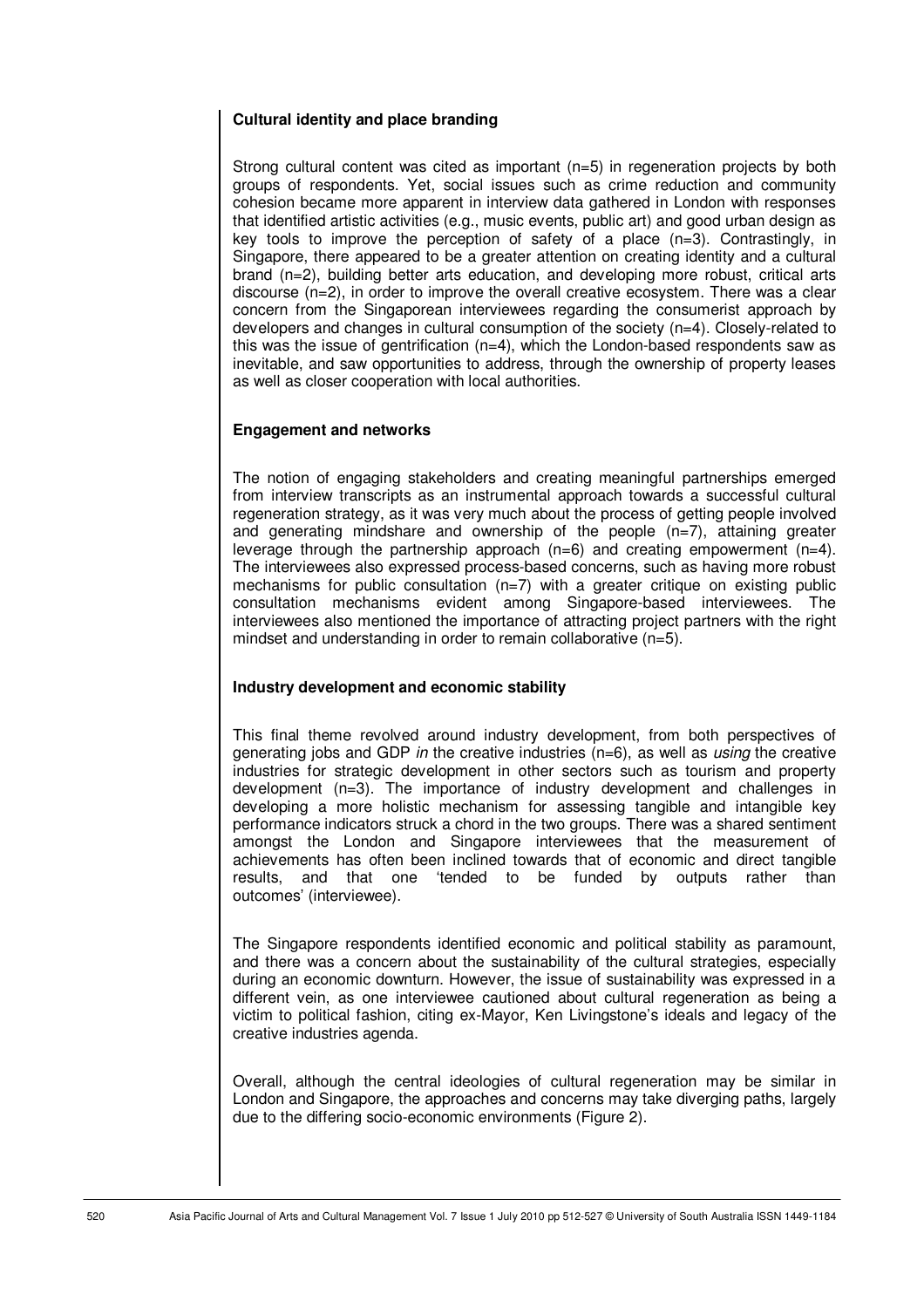

Figure 2. Illustration of the convergence and divergence in themes between the London -based and Singapore-based interviewees

# **Discussion**

One of the key aims of this study was to explore the balance between social and economic needs through the collection of primary data. What was found through the interviews with key informants from the business community, local authorities and cultural organisations, was that social and economic motives were often inter-mixed. Although the slant of certain approaches may have lent towards either economic or social targets, the overall project objectives of regeneration interventions often appeared intertwined. Whilst a number of Singapore interviewees (n=4) lamented the pragmatic economic stance that Singapore has traditionally tended to take, they appeared to concur that this was the right approach; 'For Singapore, there is no other city within the Republic, and sustainable social and cultural development must take place alongside economic priorities' (Kong 2009, p. 26).

On the basis of field data gathered in this study and existing literature, it can be inferred that in the UK, cultural regeneration strategies have been deployed mostly to target areas suffering from socioeconomic deprivation, and social issues were largely perceived to be of top priority, whereas in Singapore, the cultural renaissance has instead impregnated regeneration projects to revitalise the image and brand of areas, as 'rather than some organic form of cosmopolitanism, it is very much about deliberately "branding" Singapore as the kind of place that would attract global capital and cosmopolitan elites' (Velayutham 2007, p. 135). Kong (2000) noted that whilst English cities such as Bristol, Birmingham, Manchester or Liverpool found the need to regenerate themselves due to the decline of traditional industries, Singapore's implementation of her cultural economic policies occurred during a period of economic expansion and globalisation. However, in the absence of an audit of cultural assets and resources, as well as a sound ecosystem comprising robust discourse on the arts, the pursuit of culture-led strategies may be unsustainable. This is echoed by Chang (2000) in the case of Singapore: 'to be a Renaissance City, Singapore must provide a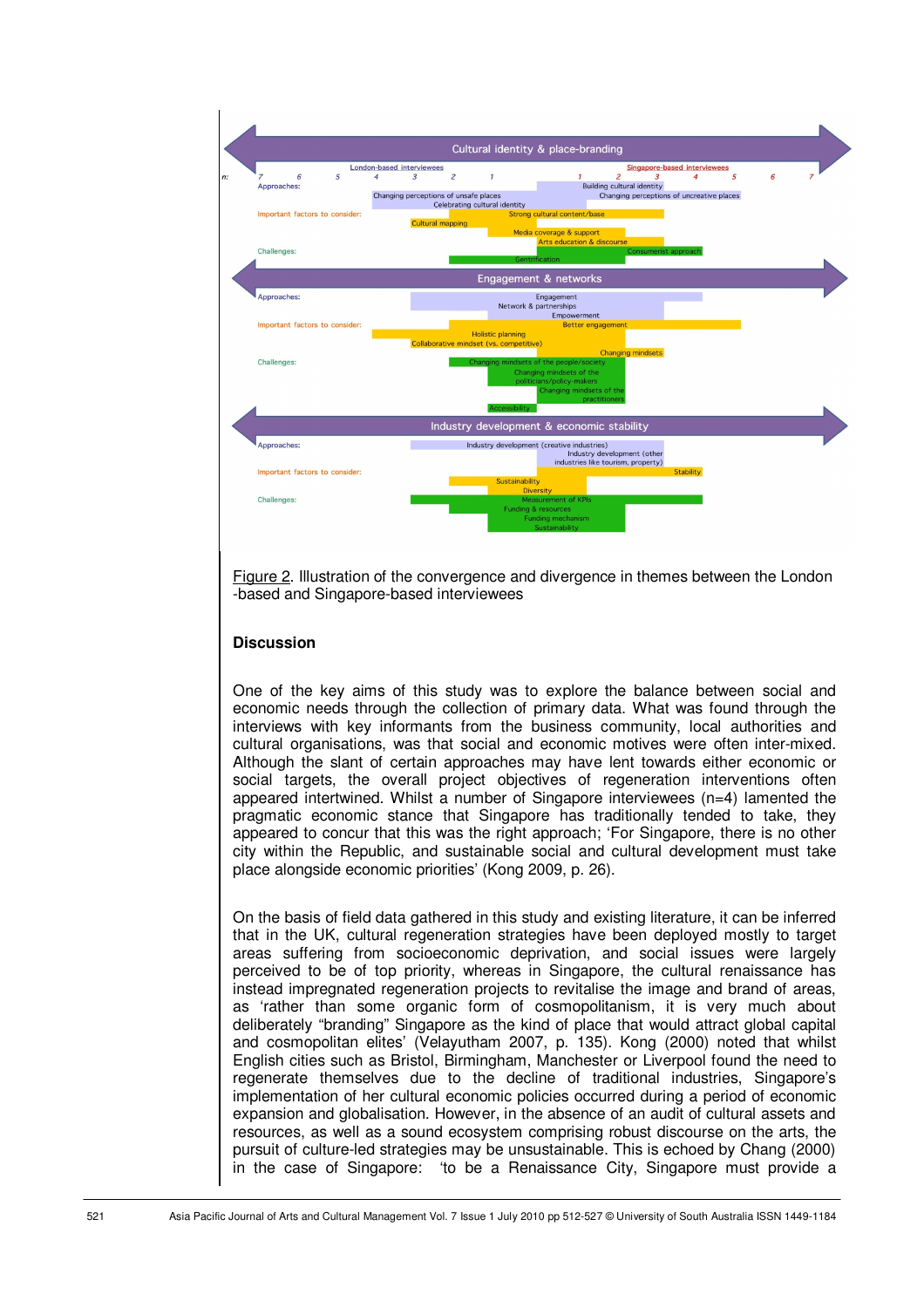nurturing ground for home-grown talents and not just be a venue of world-class events. Otherwise, Singapore will be a 'Global city for the Borrowed Arts' (Chang 2000, p. 826).

Unlike clusters in London, which have been pursued largely for their affordability, such spaces in Singapore are located in prime districts. Often, the entrepreneurs have to fight for space and invest their own money to refurbish these state-owned buildings, even though the leases are predominantly short-term ones (two to three years). In the highly urbanised city-state of Singapore, such creative enclaves are highly sought after due to their unique location and ambient settings, and serve as artistic oases in a landscape dominated by urban sprawl. Arguably, this phenomenon could be interpreted as a reversal of gentrification.

Singapore's arts and cultural development has not been couched in terms of regeneration, but as renaissance. In terms of discourse, these are significantly different standpoints. In 2000, MITA (now MICA) published the Renaissance City Report 2.0 which indicated the government's investment plans for the arts over the next five years. By calling for a Renaissance Singapore, the government attempted to capitalise on the spirit of creativity, innovation, multi-disciplinary learning, socioeconomic and cultural vibrancy that prevails in this highly skilled society. This vision constitutes effectively a projection of the type of aspirational Singapore citizen, society and nation that the government is trying to build (MICA 2000).

In the context of Singapore, the term 'renaissance' is often associated with re-branding, which may take the form of tourism campaigns like *Destination Singapore: The Arts* Experience and its positioning as the 'theatre hub in Southeast Asia' and 'global city for the arts'. Hence, the concept of 'regeneration', which refers to the production of something new through the use of *existing* resources, finds little significance in Singapore's strategies. Contrasting this with Britain's recent strategy document on the creative industries, Creative Britain: New Talents for the New Economy, by the DCMS, the emphasis is instead on nurturing talents. As pointed out by some Singaporean practitioners (n=2), the lack of critical arts discourse and discussions in the ecosystem has a profound impact on the dissemination of information, arts education and also the funding mechanism as there is a lack of a 'strong grounding in assessing arts or assessing the value of art and culture' (interviewee), which in turn affects the quality of the art produced. In contrast, this was not expressed as a concern by the Londonbased interviewees, perhaps due to London's already-established reputation as a cultural capital, in comparison to Singapore's still embryonic creative industries.

As a nation driven by the ideology of pragmatism, largely due to the paucity of natural resources, the 'hard branding of the culture city' (Evans 2003) becomes Singapore's strategy to gain recognition and its desired outcomes in an increasingly globalised world. However, beyond the glossy façade accomplished by 'gestural' changes (Lee 2007, p. 63), more focus needs to be given to nurturing its own talent and creative expressions. In light of this, greater attention and legitimacy need be given to the voice of the people, including practising artists, entrepreneurs and arts managers, to develop mechanisms that can effectively buttress the creative process and contribute to building a meaningful local and national identity, as 'fluidity and flexibility of your [Singapore's] cultural positioning is still very much in flux' (interviewee).

#### **Conclusion**

This study has examined the various cultural regeneration strategies undertaken by Singapore and the UK, primarily through exploring the role of arts and culture in urban regeneration. Taking an overall view, the issues and concerns brought up by the London-based and Singapore-based interviewees appeared similar and resonated with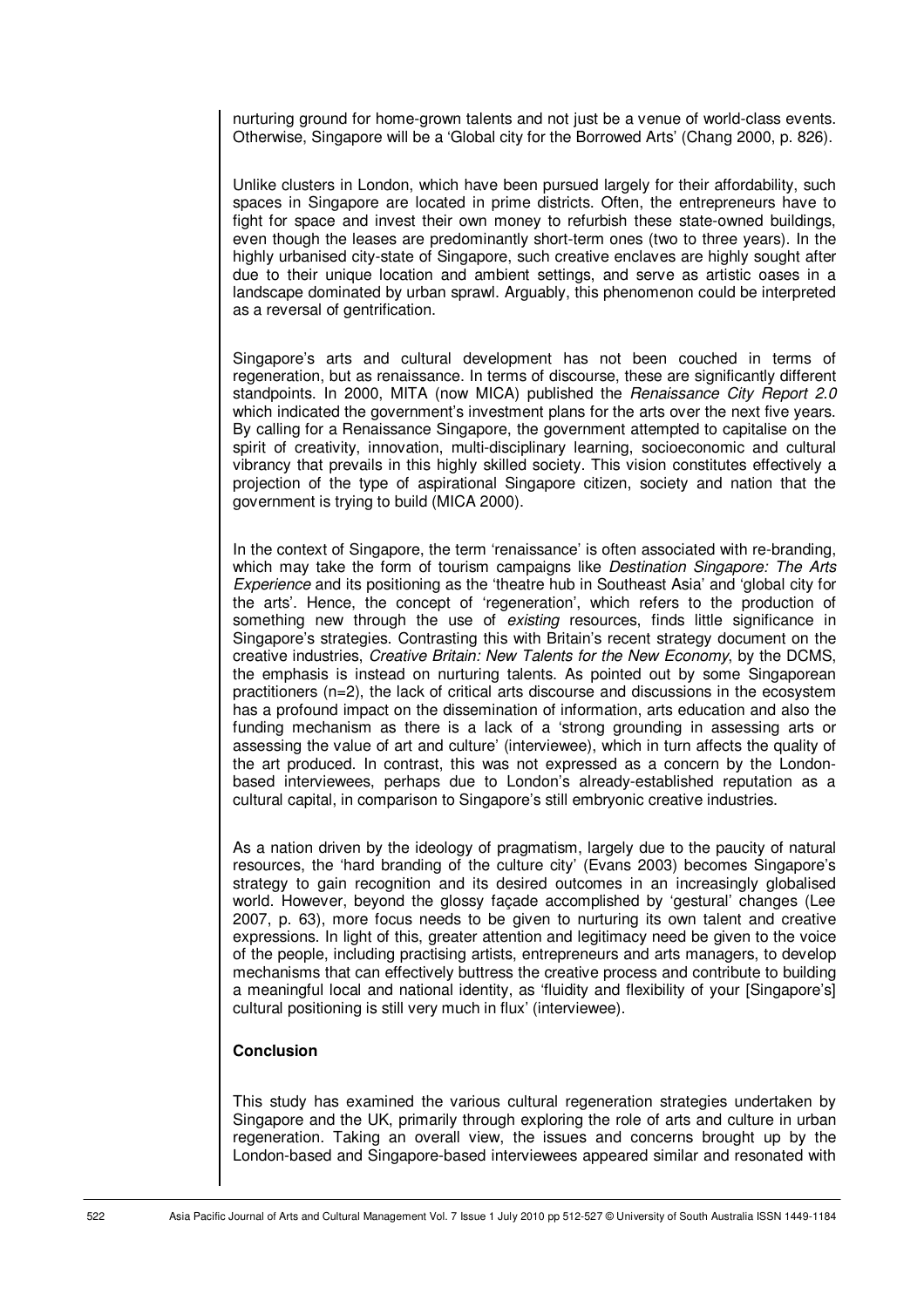the key points in the literature. However, upon closer investigation, sharp divergences appeared between the two respondent groups, largely due to the difference in sociocultural and economic environments. On the one hand, the Singapore-based interviewees, though lamenting the oft-pragmatic stance of the Singaporean government, appeared generally to appreciate and acknowledge the economic and political stability that comes with it. In turn, London-based interviewees expressed more social concerns, such as promoting community bonding, building cultural identity, discouraging crime and lowering perceptions of danger.

Taking a leaf from UK practice, where there appeared to be a higher emphasis on public engagement and openness, Singapore could possibly benefit from adopting a similar approach. In a nation-state where most assets are state-owned and initiatives state-orchestrated, the government plays an incredibly important role in the country. In Singapore's pursuit of a 'vibrant and self-sustaining creative cluster' (MICA n.d.), support mechanisms need to be more in tune with the needs of the people, and deeper engagement is a vital ingredient towards realising that.

The competitive mindset, which had fostered Singapore's economic success, had also likely engendered a competitive rather than collaborative environment. Thus, more (published/open-source) research, knowledge-transfer and exchange platforms need to be set up to encourage greater knowledge and communication amongst these players. Although they often critiqued the government for not being sufficiently aware of what is on the ground, they themselves need to possess an open mind.

Major areas for further research still remain, including the development of effective creative clusters, as well as funding and support mechanisms for cultural regeneration projects and sustainable city branding strategies that add a new dimension to urban regeneration using a community-driven bottom-up approach of stakeholder engagement. Similarly, the socioeconomic, branding and environmental impact of culture-led events on the revitalisation of disadvantaged urban areas remains an area where clear methods of measurement and evaluation are required in order for funding bodies to continue investing in the midst of a global financial downturn (Coca-Stefaniak et al. 2010). Furthermore, it would be desirable for further comparative studies to be carried out comparing Singapore to cities with similar traits, including those with a relatively small population or known to possess a strong economic (but not cultural) brand, such as Dubai, Abu Dhabi, both of which have recently pursued creative-led strategies for revitalisation, and other Asian cities, such as Seoul, which has a burgeoning creative economy.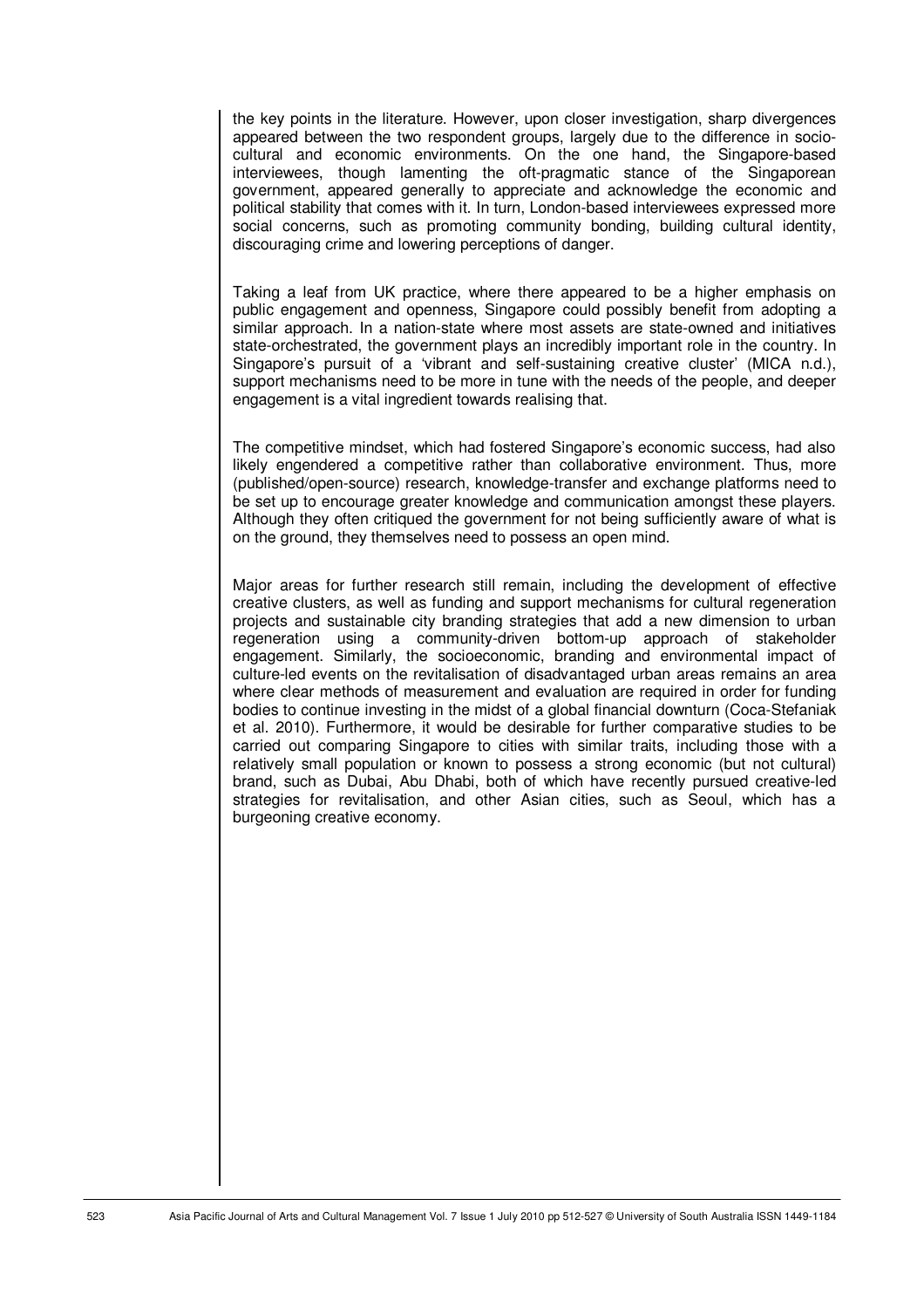#### **References**

Arts Council England 2007, Arts and regeneration: creating vibrant communities, ACE, London.

Barrowclough, D & Kozul-Wright, Z (eds.) 2008, Creative industries and developing countries: voice, choice and economic growth, Routledge, London.

Bassett, K 1993, 'Urban cultural strategies and urban regeneration: a case study and critique', Environment and Planning A, vol. 25, pp. 1773–1788.

Bereson, R 2003, 'Renaissance or regurgitation? Arts policy in Singapore 1957-2003', Asia Pacific Journal of Arts and Cultural Management, vol. 1, no. 1, pp. 1–14.

Bianchini, F 1990, 'Urban renaissance? The arts and the urban regeneration process', in Tackling the inner cities, eds S Macgregor & B Pimlott, Clarendon Press, Oxford.

Bianchini, F 1991, City centres, city cultures: the role of the arts in the revitalisation of towns and cities, Centre for Local Economic Strategies, Manchester.

Bianchini, F, Greenhalgh, L & Landry, C 1991, The importance of culture for urban economic development: the UK case study, Comedia, London.

Bianchini, F & Parkinson, M 1993, 'Liverpool: a tale of missed opportunities?', in Cultural policy and regeneration: the west European experience, eds F Bianchini & M Parkinson, Manchester University Press, Manchester.

Booth, P & Boyle, R 1993, 'See Glasgow, see culture', in Cultural policy and regeneration: the west European experience, eds F Bianchini & M Parkinson, Manchester University Press, Manchester.

Chang, TC 2000, 'Renaissance revisited: Singapore as a global city for the arts', International Journal of Urban and Regional Research, vol. 24, no. 4, pp. 818–832.

Coca-Stefaniak, JA, Radominski, SM & Ryczek, K 2009a, 'Urban revitalisation and town centre management in Poland: opportunities and challenges for the 21st century', Journal of Urban Regeneration and Renewal, vol. 2, no. 3, pp. 207–215.

Coca-Stefaniak, JA, Rinaldi, R, Parker, C, Quin, S & Byrom, J 2009b, 'Evolution of town centre and place management models: a European perspective', Cities, vol. 26, no. 2, pp. 74–80.

Coca-Stefaniak, JA, Blackwell, M, Codato, G & Estevan, F 2010, European approaches to creative urban revitalisation  $-A$  critical study of the applicability of key performance indicators to the socio-economic, branding and environmental evaluation of culture-led community engagement programmes and festivals, Proceedings of the 5th World Congress for Downtowns and Town Centres, London, 16-19 June 2010.

Creative Industries Working Group (CIWG) 2002, Creative Industries Development Strategy: Propelling Singapore's creative economy, Report of the Economic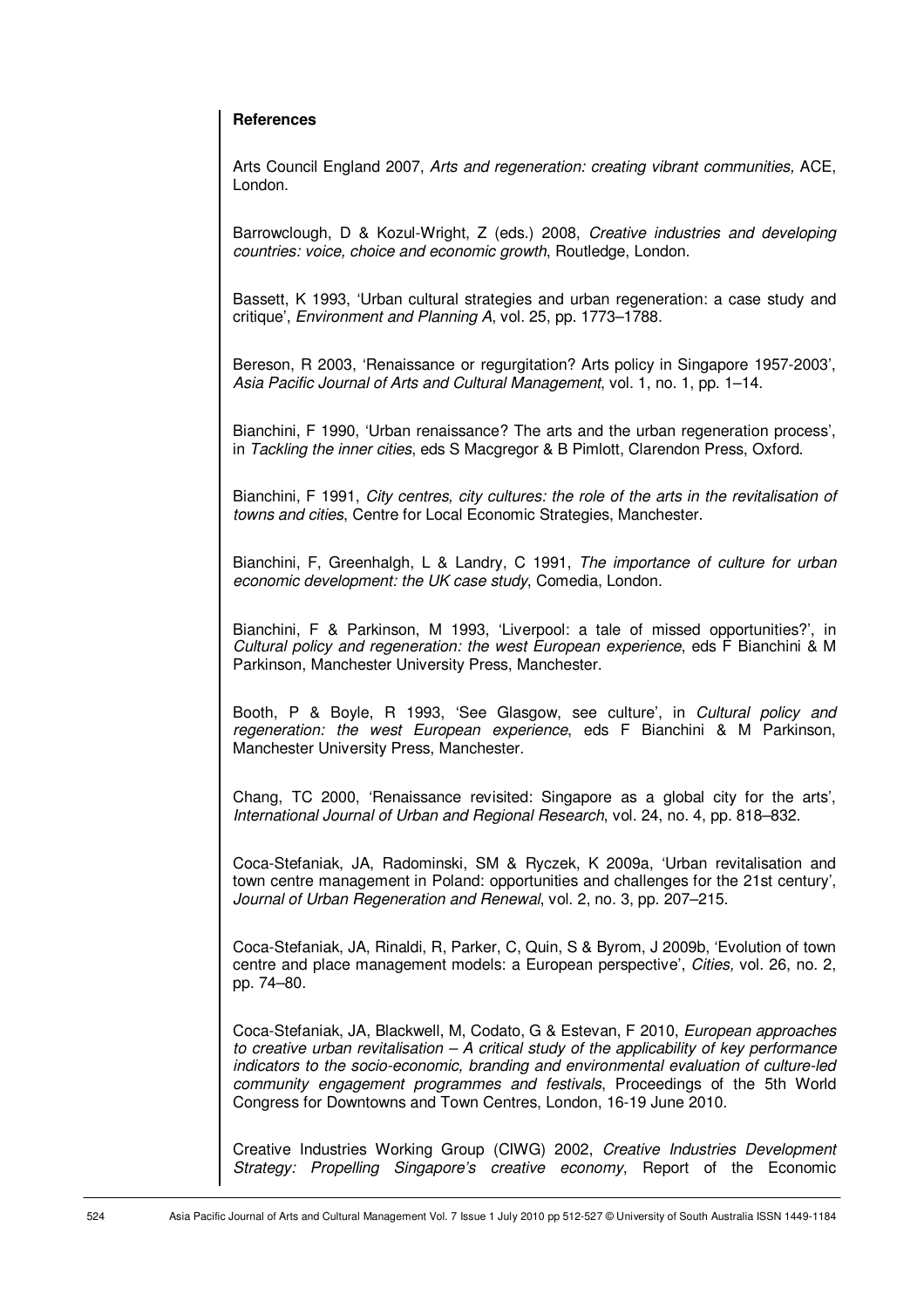Department of Culture, Media & Sports (DCMS) UK Creative Industries Taskforce 1998, Creative Industries Mapping Document, DCMS, London.

Department of Culture, Media & Sports (DCMS) 2003, Culture at the heart of regeneration, DCMS, London.

Evans, G 2001, Cultural planning: an urban renaissance?, Routledge, London.

Evans, G 2003, 'Hard-branding the cultural city: from Prado to Prada', International Journal of Urban and Regional Research, vol. 27, no. 2, pp. 417–440.

Evans, G 2005, 'Measure for measure: evaluating the evidence of culture's contribution to regeneration', Urban Studies, vol. 42, no. 5/6, pp. 959–983.

Evans, G & Foord, J 2008, 'Cultural mapping and sustainable communities: planning for the arts revisited', Cultural Trends, vol. 17, no. 2, pp. 65–96.

Evans, G & Shaw, P 2004, The contribution of culture to regeneration in the UK: a report to the DCMS, London Metropolitan University, London.

GarcÍa, B 2005, 'Deconstructing the city of culture: the long-term cultural legacies of Glasgow 1990', Urban Studies, vol. 42, no. 5/6, pp. 841–868.

GarcÍa, B, Melville, R & Cox, T 2009, Creating an impact: Liverpool's experience as European Capital of Culture, Impacts 08 European Capital of Culture Research Programme, viewed 10 June, 2010, www.impacts08.net.

Gibbs, G 2007, Analyzing qualitative data, Sage Publications, London.

Gomez, MV 1998, 'Reflective images: the case of urban regeneration in Glasgow and Bilbao', International Journal of Urban and Regional Research, vol. 22, no. 1/3, pp. 106– 121.

Hall, P. 2000, 'Creative cities and economic development', Urban Studies, vol. 37, no. 4, pp. 639–649.

Hesmondhalgh, D 2002, The cultural industries, Sage, London.

Jiwa, S, Blackwell, M, Coca-Stefaniak, JA & Rahman, T 2009, 'Light nights – an "enlightening" place marketing experience', Journal of Place Management and Development, vol. 2, no. 2, pp. 154–166.

Kong, L 2000, 'Cultural policy in Singapore: negotiating economic and socio-cultural agendas', Geoforum, Special Issue on Culture, Economy, Policy, pp. 1–35.

Kong, L 2009, 'Making sustainable creative/cultural space: Shanghai and Singapore', Geographical Review, vol. 91, no. 1, pp. 1–30.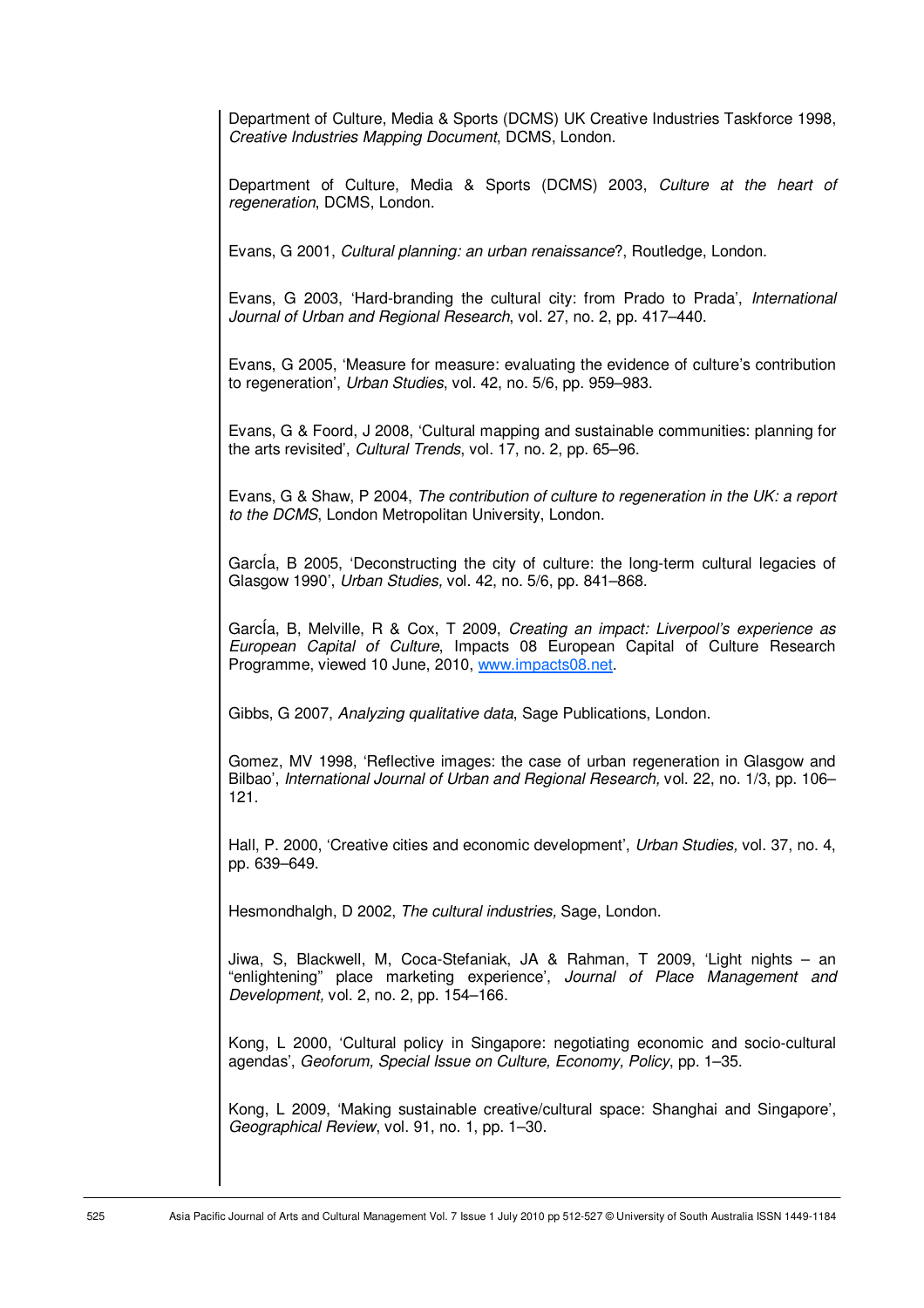Kwok, K-W & Low, K-H 2002, 'Cultural policy and the city-state: Singapore and the "New Asian Renaissance"', in Global culture: media, arts, policy and globalization, eds D Crane, N Kawashima & K Kawasaki, Routledge, London.

Landry, C, Greene, L, Matarasso, F & Bianchini, F 1996, The art of regeneration: urban renewal through cultural activity, Comedia, Stoud.

Lee, T 2007, 'Industrializing creativity and innovation', in Renaissance Singapore? Economy, culture and politics, ed KP Tan, National University of Singapore Press, Singapore.

London Development Agency (LDA) 2004, Creative spaces; strategies for creative cities, International Initiatives Unit, LDA, London.

Lythgoe, A 2008, 'Pulling together the strands: evaluation of regeneration initiatives as applied to new deal for communities; Journal of Urban Regeneration and Renewal, vol. 2, no. 1, pp. 60–73.

Matarasso, F 1997, Use or ornament? – The social impact of participation in the arts, Comedia, Stroud.

McCarthy, T & Ellis, E 1999, 'Singapore lightens up nanny state? Hardly. Once notorious for tight government control, the city-state is getting competitive, creative, even funky', Time, vol. 154, no. 2.

Melville, R, Rodenhurst, K, Campbell, P & Morgan, B 2010, Neighbourhood Impacts: A longitudinal research study into the impact of the Liverpool European Capital of Culture on local residents, Impacts 08 European Capital of Culture Research Programme, viewed 10 June, 2010, www.impacts08.net.

Miles, M 2005, 'Interruptions: testing the rhetoric of culturally led urban development', Urban Studies, vol. 42, no. 5/6, pp. 889–911.

Ministry of Information, Communications and the Arts (MICA) n.d. Creative Industries, viewed 15 November, 2008, http://app.mica.gov.sg/Default.aspx?tabid=66.

Ministry of Information, Communications and the Arts (MICA) 2000, Renaissance City Report: Culture and the arts in renaissance Singapore, viewed 10 September, 2008, http://app.mica.gov.sg/Data/0/PDF/2\_FinalRen.pdf.

Potts, J & Cunningham, S 2008, 'Four models of the creative industries', International Journal of Cultural Policy, vol. 14, no. 3, pp. 233–247.

Shaw, P 1999, Re-creating communities: business, the arts and regeneration, Arts & Business Organisation, London.